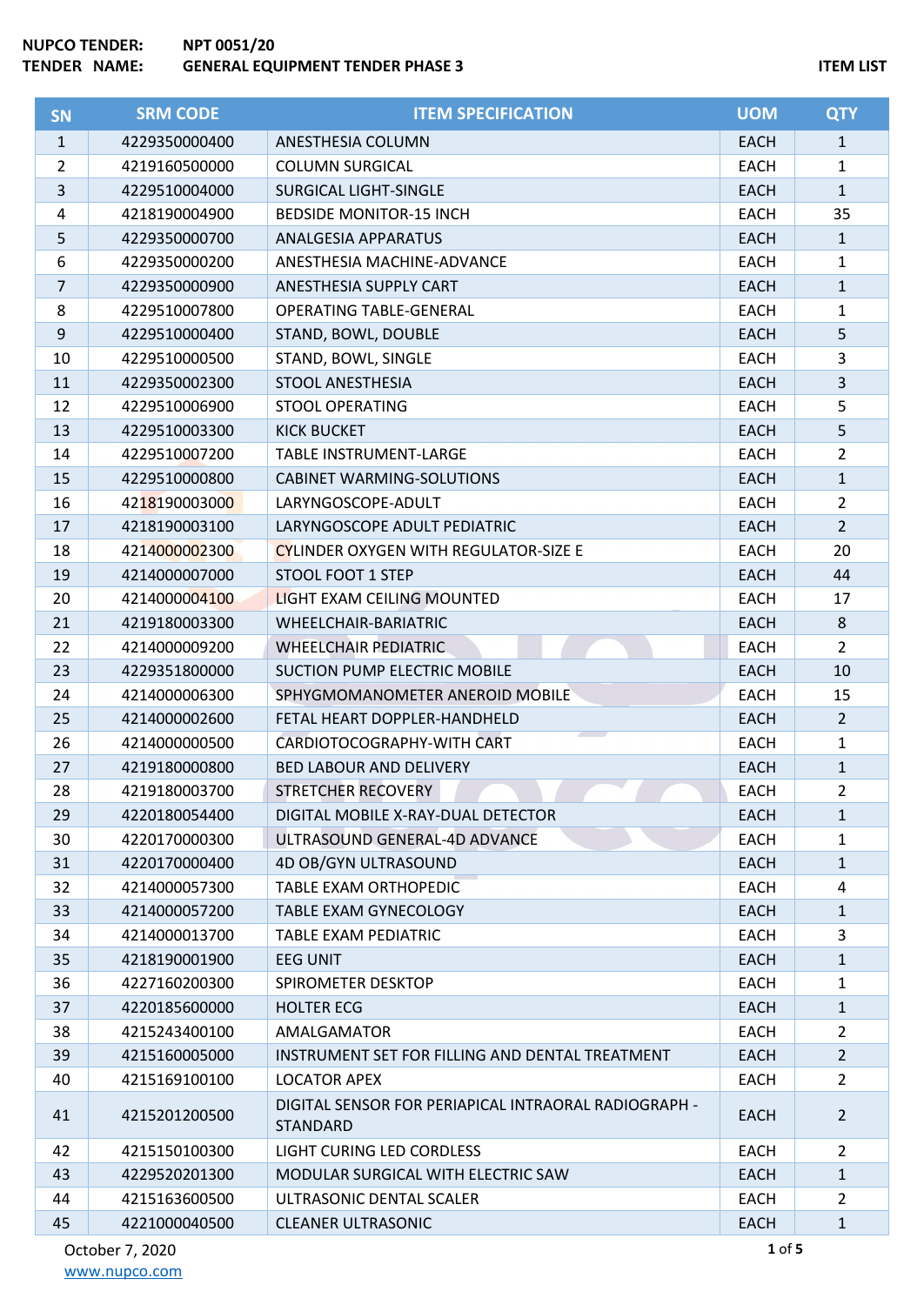| <b>SN</b> | <b>SRM CODE</b> | <b>ITEM SPECIFICATION</b>                                           | <b>UOM</b>  | <b>QTY</b>     |
|-----------|-----------------|---------------------------------------------------------------------|-------------|----------------|
| 46        | 4111600473000   | DIGITAL PULP VITALITY TESTER                                        | <b>EACH</b> | $\overline{2}$ |
| 47        | 4227250009300   | SEDATION KIT NITROUS OXIDE                                          | <b>EACH</b> | $\mathbf{1}$   |
| 48        | 4215200800300   | X-RAY DENTAL DIGITAL WALL MOUNT                                     | <b>EACH</b> | $\overline{2}$ |
| 49        | 4215200800500   | X-RAY PANORAMIC WITH CEPHALOMETRIC 3D                               | <b>EACH</b> | $\mathbf{1}$   |
| 50        | 4110151800000   | PHARMACEUTICAL BLENDER                                              | <b>EACH</b> | $\overline{2}$ |
| 51        | 4110301101200   | <b>FREEZER ULTRA LOW -30 500 LITERS</b>                             | <b>EACH</b> | $\overline{2}$ |
| 52        | 4110301100900   | REFRIGERATOR PHARMACY 700L                                          | <b>EACH</b> | $\overline{2}$ |
| 53        | 4115000007000   | S/S UTILITY CART                                                    | <b>EACH</b> | $\overline{2}$ |
| 54        | 4219190400200   | SAFE, NARCOTIC, LARGE                                               | <b>EACH</b> | $\mathbf{1}$   |
| 55        | 4110302200000   | VACCINE COLD STORAGE BOX                                            | <b>EACH</b> | 5              |
| 56        | 4111223200500   | REFRIGERATOR PHARMACY VACCINE                                       | <b>EACH</b> | 4              |
| 57        | 4115000033400   | <b>TUBE TEST HOLDER</b>                                             | <b>EACH</b> | $\overline{4}$ |
| 58        | 4214000014600   | <b>CHAIR LAB</b>                                                    | <b>EACH</b> | 6              |
| 59        | 4214000011900   | <b>METER PH</b>                                                     | <b>EACH</b> | $\overline{2}$ |
| 60        | 4115000024400   | PIPETTOR ADJUSTABLE                                                 | <b>EACH</b> | $\overline{2}$ |
| 61        | 4111222000500   | REFRIGERATOR LABORATORY 2-8C, 25CU FT                               | <b>EACH</b> | $\overline{2}$ |
| 62        | 4112280400600   | RACK TEST TUBE 12 MM DIAMETER 36 HOLE                               | <b>EACH</b> | $\overline{2}$ |
| 63        | 4112280400800   | RACK TEST TUBE 16 MM DIAMETER 12 HOLE                               | <b>EACH</b> | $\overline{2}$ |
| 64        | 4112280400900   | RACK TEST TUBE 16 MM DIAMETER 24 HOLE                               | <b>EACH</b> | $\overline{2}$ |
| 65        | 4115000015000   | HOLDER SLIDE CAPACITY 20 SLIDES                                     | <b>EACH</b> | $\overline{2}$ |
| 66        | 4115000030600   | <b>STOPWATCH</b>                                                    | <b>EACH</b> | $\overline{2}$ |
| 67        | 4115000032800   | <b>TOURNIQUET LARGE</b>                                             | <b>EACH</b> | 8              |
| 68        | 4115000033000   | <b>TOURNIQUET SMALL</b>                                             | <b>EACH</b> | 8              |
| 69        | 4115000003900   | <b>BAG HOLDER BIOHAZARD</b>                                         | <b>EACH</b> | $\overline{2}$ |
| 70        | 4115000026600   | <b>RACK PIPETTOR</b>                                                | <b>EACH</b> | $\overline{2}$ |
| 71        | 4115000009800   | <b>CONTAINER SPECIMEN TRANSPORT</b>                                 | <b>EACH</b> | 8              |
| 72        | 4115000001000   | ANALYZER AUTOMATED CHEMISTRY SEMI LIQUID AGENTS<br><b>TABLE TOP</b> | <b>EACH</b> | $\mathbf{1}$   |
| 73        | 4217000001200   | <b>GLUCOMETER</b>                                                   | <b>EACH</b> | $\overline{2}$ |
| 74        | 4115000000700   | ANALYZER AUTOMATED BLOOD GAS PH                                     | <b>EACH</b> | $\mathbf{1}$   |
| 75        | 4218190009600   | <b>INFANT WARMER-WITH BASSINET</b>                                  | <b>EACH</b> | $\mathbf{1}$   |
| 76        | 4218190002800   | INCUBATORS, INFANT TRANSPORT WITH VENTILATOR                        | <b>EACH</b> | $\mathbf{1}$   |
| 77        | 4218190011500   | RESUSCITATOR INFANT                                                 | <b>EACH</b> | $\mathbf{1}$   |
| 78        | 4218190007400   | <b>RESUSCITATOR KIT-NEONATE</b>                                     | <b>EACH</b> | 1              |
| 79        | 4229351700000   | <b>ASPIRATOR UTERINE</b>                                            | <b>EACH</b> | $\mathbf{1}$   |
| 80        | 4214000006900   | <b>STOOL EXAMINATION</b>                                            | EACH        | 15             |
| 81        | 4219180000500   | BED INTENSIVE CARE WITH MATTRESS-ADULT                              | <b>EACH</b> | 26             |
| 82        | 4218190014700   | MONITOR BEDSIDE CENTRAL 08 BEDS ADULT AND PEDIATRIC                 | EACH        | $\overline{2}$ |
| 83        | 4218190014800   | MONITOR BEDSIDE CENTRAL 10 BEDS ADULT AND PEDIATRIC                 | <b>EACH</b> | $\mathbf{1}$   |
| 84        | 4218190005000   | <b>BEDSIDE MONITOR-17 INCH</b>                                      | EACH        | 31             |
| 85        | 4227220700000   | VENTILATOR HIGH FREQUENCY-ADULT & PEDIATRIC                         | <b>EACH</b> | $\overline{2}$ |
| 86        | 4218190006600   | <b>INFUSION PUMP-DOCKING STATION: 4</b>                             | <b>EACH</b> | 26             |
| 87        | 4218190001700   | DETECTOR BLOOD FLOW                                                 | <b>EACH</b> | 5              |
| 88        | 4220170000900   | ULTRASOUND PORTABLE                                                 | <b>EACH</b> | $\overline{2}$ |
| 89        | 4220170000100   | ULTRASOUND TABLE                                                    | <b>EACH</b> | $\mathbf{1}$   |
| 90        | 4218190003400   | MARKER CARDIAC & KIDNEY P.O.C                                       | <b>EACH</b> | $\mathbf{1}$   |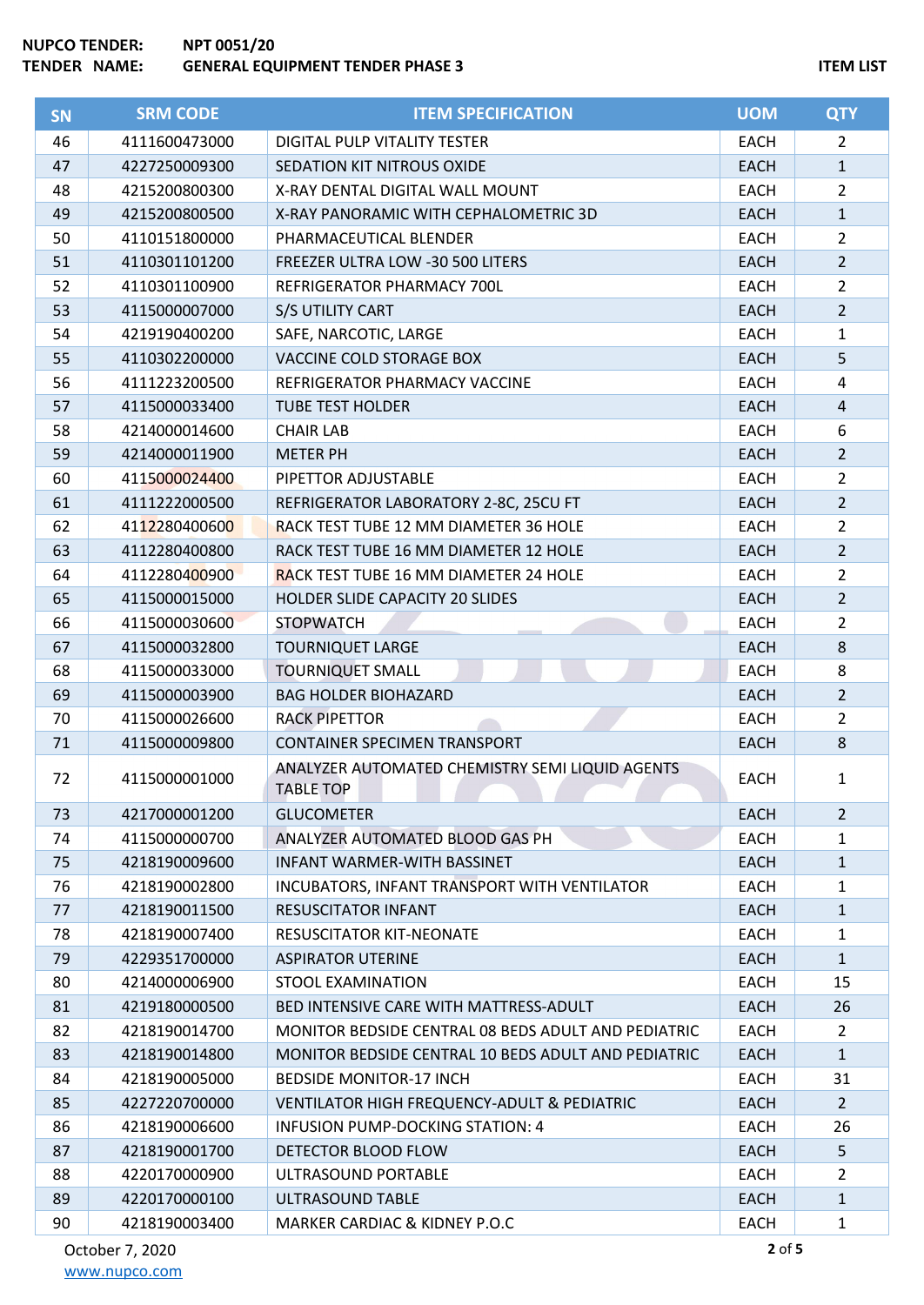| <b>SN</b>  | <b>SRM CODE</b>                | <b>ITEM SPECIFICATION</b>                                             | <b>UOM</b>                 | <b>QTY</b>     |
|------------|--------------------------------|-----------------------------------------------------------------------|----------------------------|----------------|
| 91         | 4115000013100                  | FREEZER 500 LITER                                                     | <b>EACH</b>                | 1              |
| 92         | 4115000030400                  | STILL WATER AUTOMATED 10 - 12 L                                       | <b>EACH</b>                | 1              |
| 93         | 4115000000600                  | ANALYZER AUTOMATED BLOOD CULTURE                                      | <b>EACH</b>                | $\mathbf{1}$   |
| 94         | 4115000016500                  | <b>INCUBATOR CO2 WITH CYLINDER &amp; REGULATOR</b>                    | <b>EACH</b>                | 1              |
| 95         | 4115000004000                  | <b>BALANCE ANALYTICAL</b>                                             | <b>EACH</b>                | $\mathbf{1}$   |
| 96         | 4110302200100                  | <b>BOX COLD 18 LITERS</b>                                             | EACH                       | $\overline{2}$ |
| 97         | 4111222000700                  | REFRIGERATOR LABORATORY SMALL TYPE 25CU FT                            | <b>EACH</b>                | 3              |
| 98         | 4110302200200                  | <b>BOX COLD 8 LITERS</b>                                              | <b>EACH</b>                | 3              |
| 99         | 4214000011200                  | THERMOMETER LABORATORY -20 TO +15                                     | <b>EACH</b>                | $\overline{4}$ |
| 100        | 4229350002700                  | <b>WARMER BLOOD</b>                                                   | EACH                       | 9              |
| 101        | 4229510010400                  | ULTRASOUND DOPPLER                                                    | <b>EACH</b>                | $\mathbf{1}$   |
| 102        | 4227220800600                  | AIR MATTRESS-MEDIUM RISK                                              | <b>EACH</b>                | $\overline{2}$ |
| 103        | 4219180002200                  | MATTRESS, ANTI-DECUBITUS                                              | EACH                       | $\overline{2}$ |
| 104        | 4218190008000                  | VEIN TRANSILLUMINATOR-HANDHELD                                        | <b>EACH</b>                | 4              |
| 105        | 4229350001100                  | HYPER/HYPO THERMIA UNIT                                               | <b>EACH</b>                | 4              |
| 106        | 4218190000500                  | BLENDER AIR & O2 LOW                                                  | EACH                       | 6              |
| 107        | 4229350001300                  | DIFFICULT INTUBATION UNIT VIDEO-ALL SIZE                              | <b>EACH</b>                | 5              |
| 108        | 4229510007300                  | <b>TABLE INSTRUMENT-SMALL</b>                                         | EACH                       | 10             |
| 109        | 4229350001800                  | LARYNGOSCOPE SET-COMPLETE                                             | <b>EACH</b>                | 8              |
| 110        | 4214000002500                  | <b>DIAGNOSTIC SET</b>                                                 | <b>EACH</b>                | 24             |
| 111        | 4218190006400                  | <b>FEEDING PUMP</b>                                                   | <b>EACH</b>                | 26             |
| 112        | 4219241200200                  | <b>CART DRESSING</b>                                                  | EACH                       | 37             |
| 113        | 4218190007800                  | STETHOSCOPE INFANT                                                    | <b>EACH</b>                | 10             |
| 114        | 4217000002200                  | STETHOSCOPE CARDIOSCOPE                                               | <b>EACH</b>                | 3              |
| 115        | 4216180000100                  | <b>CRRT UNIT</b>                                                      | <b>EACH</b>                | $\overline{2}$ |
| 116        | 4214000003700                  | <b>HUMIDIFIER</b>                                                     | <b>EACH</b>                | 8              |
| 117        | 4228150000200                  | AUTOCLAVE LABORATORY CAPACITY 75-100LITERS                            | <b>EACH</b>                | $\mathbf{1}$   |
| 118        | 4229632100100                  | <b>SUCTION APPARATUS PORTABLE</b>                                     | <b>EACH</b>                | 8              |
| 119        | 4218190001100                  | <b>CHEST DRAINAGE DEVICE</b>                                          | <b>EACH</b>                | $\overline{2}$ |
| 120        | 4214000005000                  | PURIFIER AIR LARGE AREA                                               | <b>EACH</b>                | 5              |
| 121        | 4214000005100                  | AIR PURIFIER, SMALL AREA                                              | <b>EACH</b>                | $\overline{7}$ |
| 122        | 4115000015600                  | ICE CUBE MAKER DISPENSER                                              | <b>EACH</b>                | 1              |
| 123        | 4219240401200                  | CART UTILITY APPROX 700 X 400 X 850 MM<br><b>CART SUPPLY EXCHANGE</b> | <b>EACH</b>                | 5              |
| 124<br>125 | 4219240400900<br>4712170204200 | <b>WASTE RECEPTACLE 100L</b>                                          | EACH                       | 4<br>6         |
| 126        | 4219240401700                  | TROLLEY CLEANING WITH ALL UTILITIES                                   | <b>EACH</b><br><b>EACH</b> | 5              |
| 127        | 4110351700400                  | <b>CABINET SAFETY CLASS I</b>                                         | EACH                       | 1              |
| 128        | 4229510701000                  | SHELVING PHARMACY                                                     | <b>EACH</b>                | 5              |
| 129        | 4111150500000                  | <b>BALANCE PRECISION 500 GRAMS</b>                                    | <b>EACH</b>                | $\mathbf{1}$   |
| 130        | 4110370600100                  | <b>WATER BATH</b>                                                     | EACH                       | 1              |
| 131        | 4220170001800                  | CARDIAC ULTRASOUND-MID                                                | <b>EACH</b>                | 1              |
| 132        | 4219221001500                  | <b>CHAIR OPERATOR ULTRASOUND</b>                                      | <b>EACH</b>                | 1              |
| 133        | 4229370100200                  | <b>CRUSHER PILL AUTOMATIC</b>                                         | <b>EACH</b>                | 3              |
| 134        | 4220170000800                  | CARDIAC ULTRASOUND-PORTABLE                                           | <b>EACH</b>                | 1              |
| 135        | 4218190008800                  | <b>VENTILATOR ICU ADULT AND PEDIATRIC</b>                             | <b>EACH</b>                | 38             |
| 136        | 4220180054200                  | DIGITAL DUAL DETECTOR X-RAY UNIT MID                                  | EACH                       | $\overline{2}$ |
|            |                                |                                                                       |                            |                |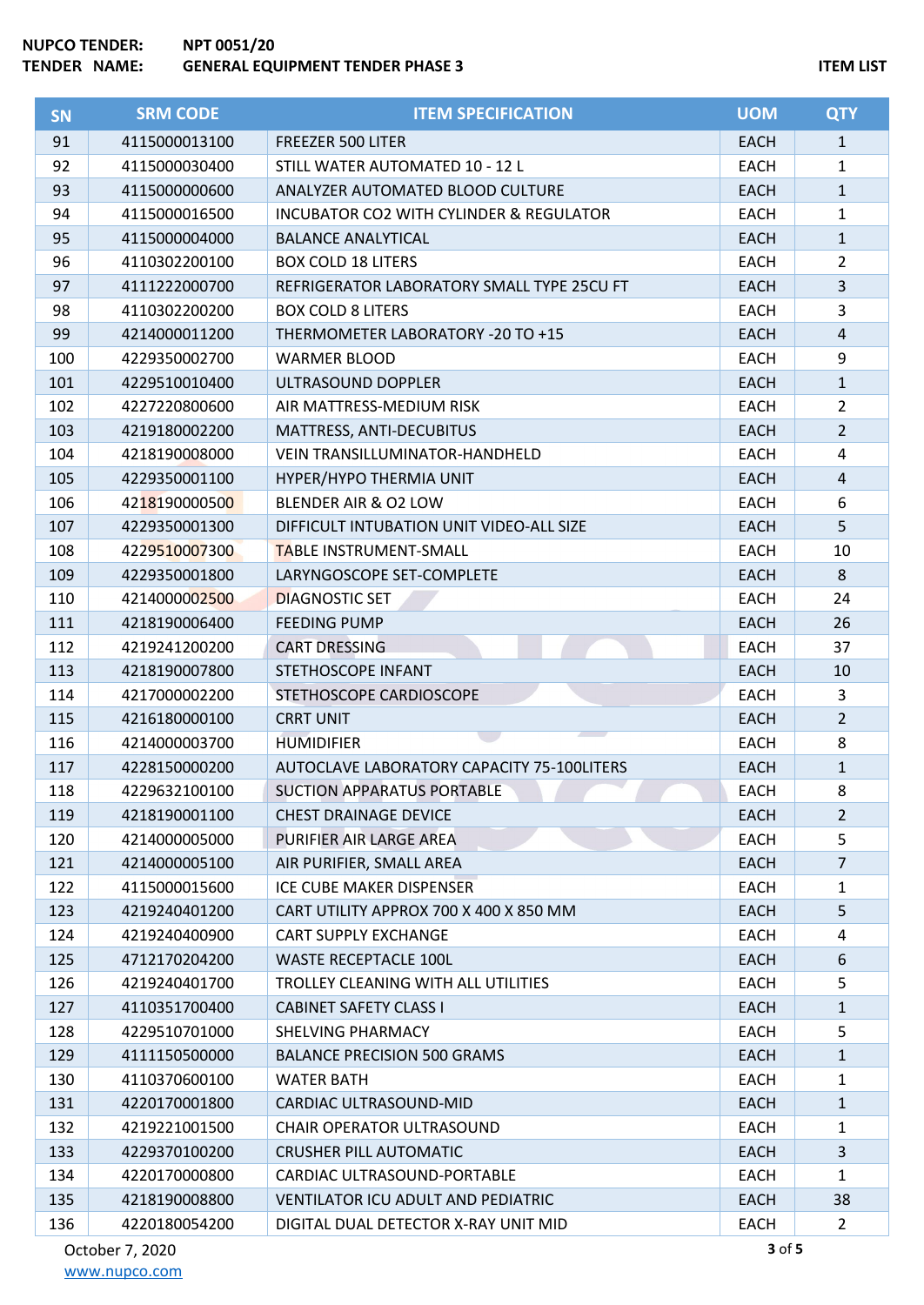# **NUPCO TENDER: NPT 0051/20 TERNERAL EQUIPMENT TENDER PHASE 3 ITEM LIST**

| <b>SN</b> | <b>SRM CODE</b> | <b>ITEM SPECIFICATION</b>                         | <b>UOM</b>  | <b>QTY</b>     |
|-----------|-----------------|---------------------------------------------------|-------------|----------------|
| 137       | 4220180001300   | <b>X-RAY DIGITAL MOBILE</b>                       | <b>EACH</b> | 5              |
| 138       | 4219200100100   | TABLES, EXAMINATION, TREATMENT                    | <b>EACH</b> | 48             |
| 139       | 4618181001100   | <b>STRETCHER EMERGENCY</b>                        | <b>EACH</b> | 61             |
| 140       | 4410230000200   | PACKAGING SYSTEM UNIT DOSE                        | <b>EACH</b> | $\overline{2}$ |
| 141       | 4217000002900   | <b>VENTILATOR TRANSPORT ADULT &amp; PEDIATRIC</b> | <b>EACH</b> | 14             |
| 142       | 4115000013400   | FREEZER ULTRA LOW TEMPERATURE -20 TO -86C         | EACH        | 3              |
| 143       | 4115000010100   | <b>COUNTER BLOOD CELL 32 PARAMETERS</b>           | EACH        | $\overline{2}$ |
| 144       | 4218190007000   | <b>SYRINGE PUMP</b>                               | <b>EACH</b> | 103            |
| 145       | 4219190400100   | CABINET AUTOMATED NARCOTIC                        | <b>EACH</b> | 4              |
| 146       | 4218190006500   | <b>PUMP INFUSION</b>                              | <b>EACH</b> | 66             |
| 147       | 4220170002200   | ULTRASOUND PORTABLE-ADVANCE                       | <b>EACH</b> | $\overline{3}$ |
| 148       | 4218190011900   | DEFIBRILLATOR UNIT                                | EACH        | 16             |
| 149       | 4217000001500   | <b>MONITOR TRANSPORT</b>                          | EACH        | 17             |
| 150       | 4214000006500   | SPHYGMOMANOMETER ELECTRONIC VITAL SIGN            | EACH        | 42             |
| 151       | 4218190000900   | <b>CRASH CART</b>                                 | <b>EACH</b> | 26             |
| 152       | 4218190001800   | ECG 12 LEAD WITH CART                             | <b>EACH</b> | 17             |
| 153       | 4219240400200   | <b>CART MEDICATION</b>                            | <b>EACH</b> | 15             |
| 154       | 4214000056300   | <b>COUNTER TABLET</b>                             | EACH        | 5              |
| 155       | 4214000004200   | LAMP EXAM-MOBILE                                  | EACH        | 45             |
| 156       | 4214000004300   | LIGHT EXAM WALL MOUNTED                           | <b>EACH</b> | 30             |
| 157       | 4219240400100   | <b>CART DISPENSING</b>                            | <b>EACH</b> | 14             |
| 158       | 4214000005600   | REGULATOR-SUCTION HIGH WALL MOUNT                 | <b>EACH</b> | 113            |
| 159       | 4219210100200   | <b>CHAIR BLOOD DRAWING</b>                        | <b>EACH</b> | 10             |
| 160       | 4214000057500   | <b>TABLE PLASTER EXTENSION</b>                    | EACH        | 4              |
| 161       | 4218190007300   | RESUSCITATOR KIT-ADULT PEDIATRIC                  | <b>EACH</b> | 34             |
| 162       | 4214000004400   | NEBULIZER ULTRASONIC                              | <b>EACH</b> | 19             |
| 163       | 4115000007200   | <b>CENTRIFUGE 24 TUBES TABLE TOP</b>              | <b>EACH</b> | $\overline{3}$ |
| 164       | 4214000013400   | MICROSCOPE BINOCULAR                              | <b>EACH</b> | 4              |
| 165       | 4229510000900   | ELECTRIC CAST CUTTER WITH VACUUM                  | <b>EACH</b> | $\overline{2}$ |
| 166       | 4217000002500   | THERMOMETER DIGITAL HANDHELD                      | <b>EACH</b> | 18             |
| 167       | 4214000001000   | <b>CART PLASTER</b>                               | <b>EACH</b> | $\overline{3}$ |
| 168       | 4115000007100   | <b>CENTRIFUGE 12 TUBES TABLE TOP</b>              | <b>EACH</b> | 3              |
| 169       | 4214000006600   | <b>STAND IV</b>                                   | <b>EACH</b> | 80             |
| 170       | 4219190400000   | <b>CABINET NARCOTIC</b>                           | <b>EACH</b> | 9              |
| 171       | 4214000003600   | LINEN HAMPER-SINGLE                               | <b>EACH</b> | 25             |
| 172       | 4214000003500   | LINEN HAMPER-DOUBLE                               | <b>EACH</b> | 18             |
| 173       | 4214000002800   | FLOWMETER O2 WITH HUMIDIFIER WALL MOUNTED         | <b>EACH</b> | 76             |
| 174       | 4217000001100   | <b>FLOWMETER OXYGEN</b>                           | EACH        | 72             |
| 175       | 4618181000200   | <b>EYE WASH STATION</b>                           | <b>EACH</b> | $\overline{4}$ |
| 176       | 4224151700000   | SPREADER CAST LARGE                               | <b>EACH</b> | $\overline{2}$ |
| 177       | 4214000006700   | STETHOSCOPE ADULT                                 | <b>EACH</b> | 85             |
| 178       | 4224151700100   | SPREADER CAST SMALL                               | EACH        | $\overline{2}$ |
| 179       | 4115000022000   | <b>MIXER VORTEX</b>                               | <b>EACH</b> | $\overline{3}$ |
| 180       | 4112280401000   | RACK TEST TUBE 20 MM DIAMETER 24 HOLE             | <b>EACH</b> | 3              |
| 181       | 4112280400500   | RACK TEST TUBE 12 MM DIAMETER 24 HOLE             | EACH        | $\overline{4}$ |
| 182       | 4112280400400   | RACK TEST TUBE 12 MM DIAMETER 12 HOLE             | <b>EACH</b> | 4              |